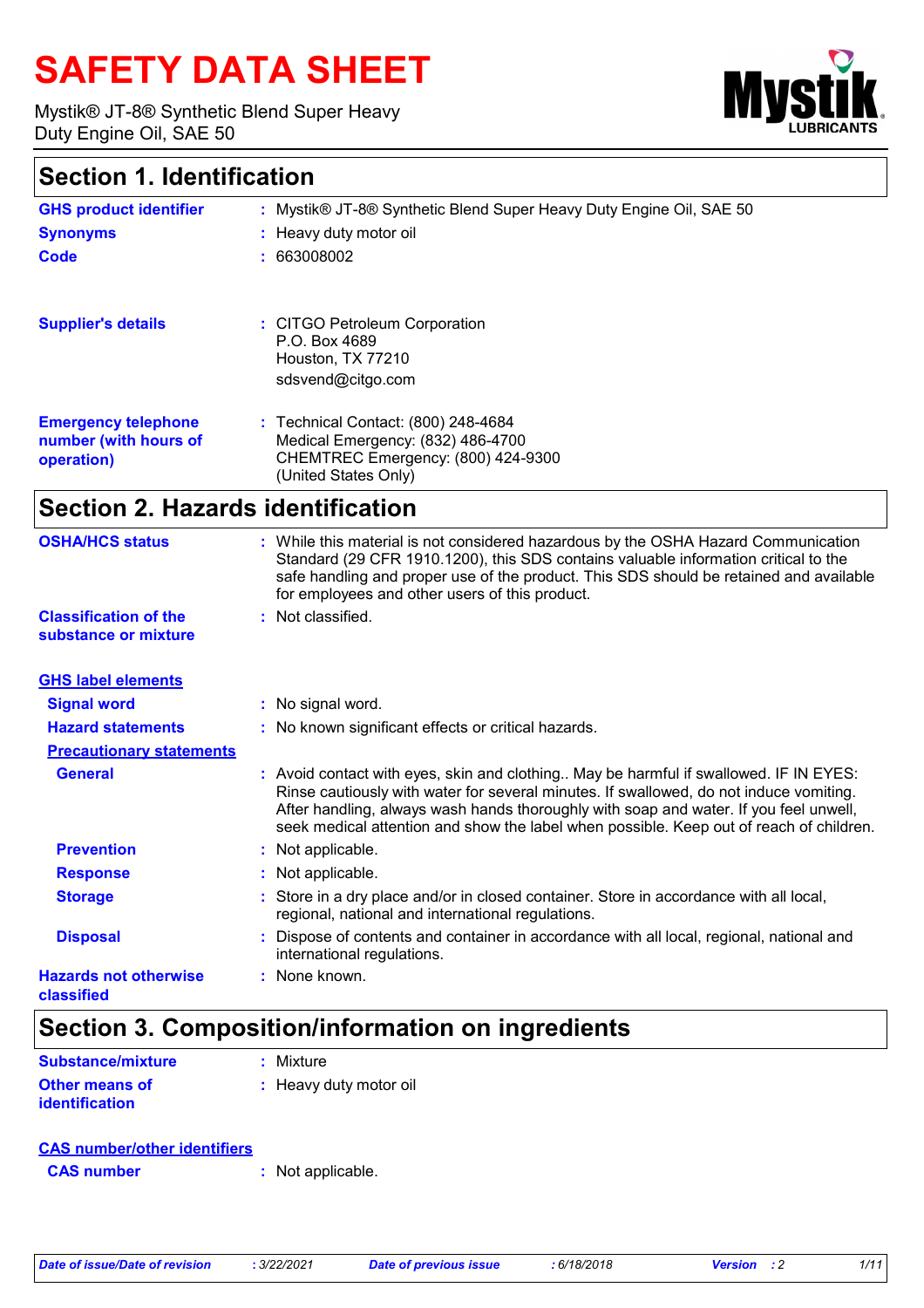### **Section 3. Composition/information on ingredients**

| <b>Ingredient name</b>                                    | $\frac{9}{6}$ | <b>CAS number</b> |
|-----------------------------------------------------------|---------------|-------------------|
| Distillates (petroleum), hydrotreated heavy paraffinic    | I≥50 - ≤75    | 64742-54-7        |
| Residual oils (petroleum), solvent-dewaxed                | 225 - ≤50     | 64742-62-7        |
| Distillates (petroleum), solvent-refined heavy paraffinic | l≤3           | 64741-88-4        |
| Distillates (petroleum), solvent-dewaxed heavy paraffinic | l≤3           | 64742-65-0        |

Any concentration shown as a range is to protect confidentiality or is due to process variation.

**There are no additional ingredients present which, within the current knowledge of the supplier and in the concentrations applicable, are classified as hazardous to health or the environment and hence require reporting in this section.**

**Occupational exposure limits, if available, are listed in Section 8.**

### **Section 4. First aid measures**

#### **Description of necessary first aid measures**

| <b>Eye contact</b>  | : Immediately flush eyes with plenty of water, occasionally lifting the upper and lower<br>eyelids. Check for and remove any contact lenses. Get medical attention if irritation<br>occurs.                                            |  |
|---------------------|----------------------------------------------------------------------------------------------------------------------------------------------------------------------------------------------------------------------------------------|--|
| <b>Inhalation</b>   | : Remove victim to fresh air and keep at rest in a position comfortable for breathing. Get<br>medical attention if symptoms occur.                                                                                                     |  |
| <b>Skin contact</b> | : Flush contaminated skin with plenty of water. Remove contaminated clothing and<br>shoes. Get medical attention if symptoms occur.                                                                                                    |  |
| <b>Ingestion</b>    | : Wash out mouth with water. Remove victim to fresh air and keep at rest in a position<br>comfortable for breathing. Do not induce vomiting unless directed to do so by medical<br>personnel. Get medical attention if symptoms occur. |  |

#### **Most important symptoms/effects, acute and delayed**

#### **Potential acute health effects**

| <b>Eye contact</b>                  | : No known significant effects or critical hazards.                                                                            |
|-------------------------------------|--------------------------------------------------------------------------------------------------------------------------------|
| <b>Inhalation</b>                   | : No known significant effects or critical hazards.                                                                            |
| <b>Skin contact</b>                 | : No known significant effects or critical hazards.                                                                            |
| <b>Ingestion</b>                    | : No known significant effects or critical hazards.                                                                            |
| <b>Over-exposure signs/symptoms</b> |                                                                                                                                |
| <b>Eye contact</b>                  | : No specific data.                                                                                                            |
| <b>Inhalation</b>                   | : No specific data.                                                                                                            |
| <b>Skin contact</b>                 | : No specific data.                                                                                                            |
| <b>Ingestion</b>                    | : No specific data.                                                                                                            |
|                                     | <b>Indication of immediate medical attention and special treatment needed, if necessary</b>                                    |
| <b>Notes to physician</b>           | : Treat symptomatically. Contact poison treatment specialist immediately if large<br>quantities have been ingested or inhaled. |

- **Specific treatments :** Treat symptomatically and supportively.
- **Protection of first-aiders :** No action shall be taken involving any personal risk or without suitable training.

#### **See toxicological information (Section 11)**

# **Section 5. Fire-fighting measures**

| <b>Extinguishing media</b>             |                                                                 |
|----------------------------------------|-----------------------------------------------------------------|
| <b>Suitable extinguishing</b><br>media | : Use an extinguishing agent suitable for the surrounding fire. |
| Unsuitable extinguishing<br>media      | : None known.                                                   |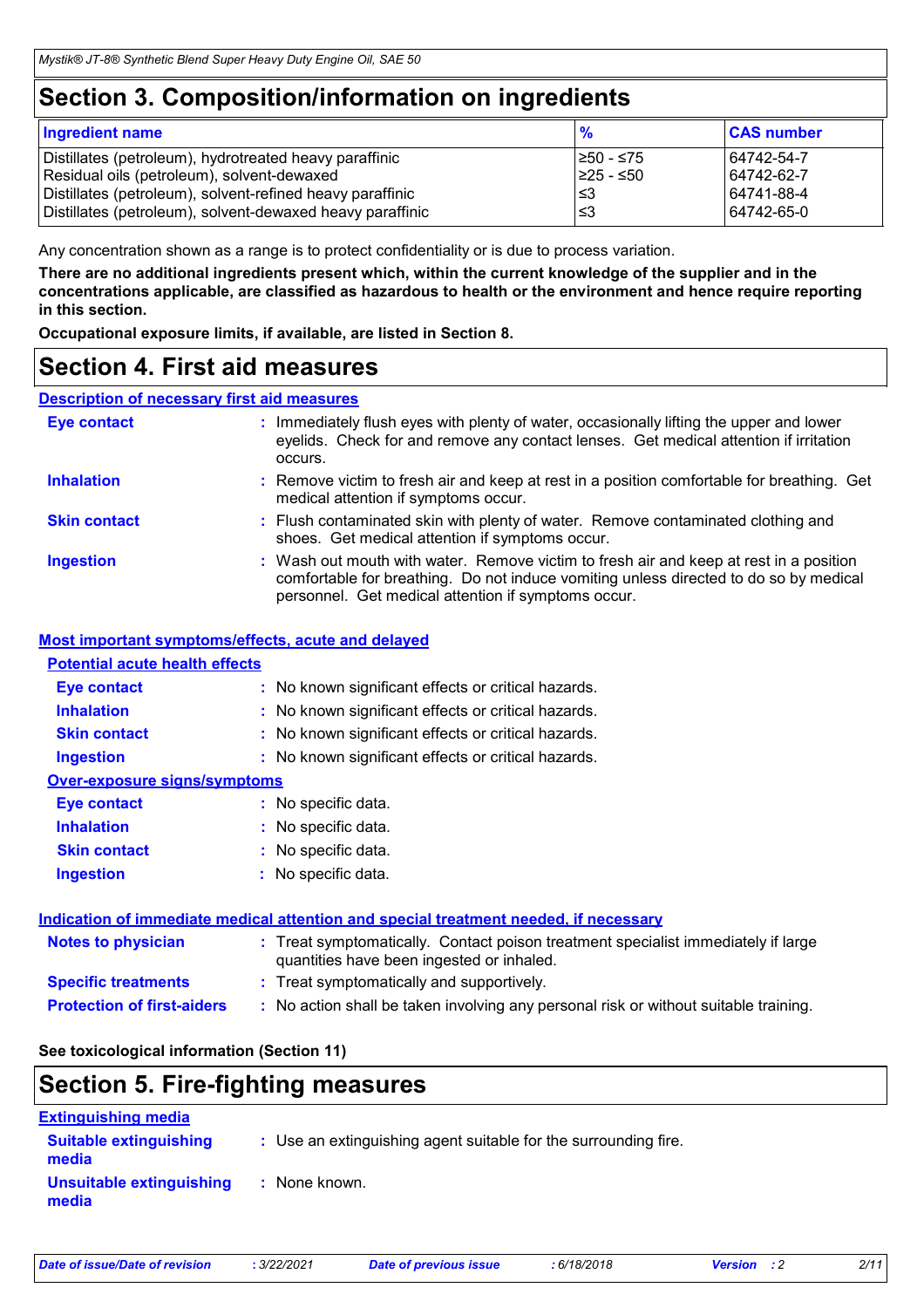### **Section 5. Fire-fighting measures**

| <b>Specific hazards arising</b><br>from the chemical     | : In a fire or if heated, a pressure increase will occur and the container may burst.                                                                                                               |
|----------------------------------------------------------|-----------------------------------------------------------------------------------------------------------------------------------------------------------------------------------------------------|
| <b>Hazardous thermal</b><br>decomposition products       | Decomposition products may include the following materials:<br>carbon dioxide<br>carbon monoxide<br>sulfur oxides<br>phosphorus oxides<br>metal oxide/oxides                                        |
| <b>Special protective actions</b><br>for fire-fighters   | : Promptly isolate the scene by removing all persons from the vicinity of the incident if<br>there is a fire. No action shall be taken involving any personal risk or without suitable<br>training. |
| <b>Special protective</b><br>equipment for fire-fighters | : Fire-fighters should wear appropriate protective equipment and self-contained breathing<br>apparatus (SCBA) with a full face-piece operated in positive pressure mode.                            |

### **Section 6. Accidental release measures**

|                                                              | Personal precautions, protective equipment and emergency procedures                                                                                                                                                                                                                  |
|--------------------------------------------------------------|--------------------------------------------------------------------------------------------------------------------------------------------------------------------------------------------------------------------------------------------------------------------------------------|
| For non-emergency<br>personnel                               | : No action shall be taken involving any personal risk or without suitable training.<br>Evacuate surrounding areas. Keep unnecessary and unprotected personnel from<br>entering. Do not touch or walk through spilled material. Put on appropriate personal<br>protective equipment. |
| For emergency responders                                     | If specialized clothing is required to deal with the spillage, take note of any information in<br>Section 8 on suitable and unsuitable materials. See also the information in "For non-<br>emergency personnel".                                                                     |
| <b>Environmental precautions</b>                             | : Avoid dispersal of spilled material and runoff and contact with soil, waterways, drains<br>and sewers. Inform the relevant authorities if the product has caused environmental<br>pollution (sewers, waterways, soil or air).                                                      |
| <b>Methods and materials for containment and cleaning up</b> |                                                                                                                                                                                                                                                                                      |
| <b>Small spill</b>                                           | : Stop leak if without risk. Move containers from spill area. Dilute with water and mop up<br>if water-soluble. Alternatively, or if water-insoluble, absorb with an inert dry material and<br>place in an appropriate waste disposal container. Dispose of via a licensed waste     |

|                    | disposal contractor.                                                                                                                                                                                                                                                                                                                                                                                                                                                                                                                                                                       |
|--------------------|--------------------------------------------------------------------------------------------------------------------------------------------------------------------------------------------------------------------------------------------------------------------------------------------------------------------------------------------------------------------------------------------------------------------------------------------------------------------------------------------------------------------------------------------------------------------------------------------|
| <b>Large spill</b> | : Stop leak if without risk. Move containers from spill area. Prevent entry into sewers,<br>water courses, basements or confined areas. Wash spillages into an effluent treatment<br>plant or proceed as follows. Contain and collect spillage with non-combustible,<br>absorbent material e.g. sand, earth, vermiculite or diatomaceous earth and place in<br>container for disposal according to local regulations (see Section 13). Dispose of via a<br>licensed waste disposal contractor. Note: see Section 1 for emergency contact<br>information and Section 13 for waste disposal. |
|                    |                                                                                                                                                                                                                                                                                                                                                                                                                                                                                                                                                                                            |

### **Section 7. Handling and storage**

### **Precautions for safe handling**

| <b>Protective measures</b>                       | : Put on appropriate personal protective equipment (see Section 8).                                                                                                                                                                                                                                                                                           |
|--------------------------------------------------|---------------------------------------------------------------------------------------------------------------------------------------------------------------------------------------------------------------------------------------------------------------------------------------------------------------------------------------------------------------|
| <b>Advice on general</b><br>occupational hygiene | : Eating, drinking and smoking should be prohibited in areas where this material is<br>handled, stored and processed. Workers should wash hands and face before eating,<br>drinking and smoking. Remove contaminated clothing and protective equipment before<br>entering eating areas. See also Section 8 for additional information on hygiene<br>measures. |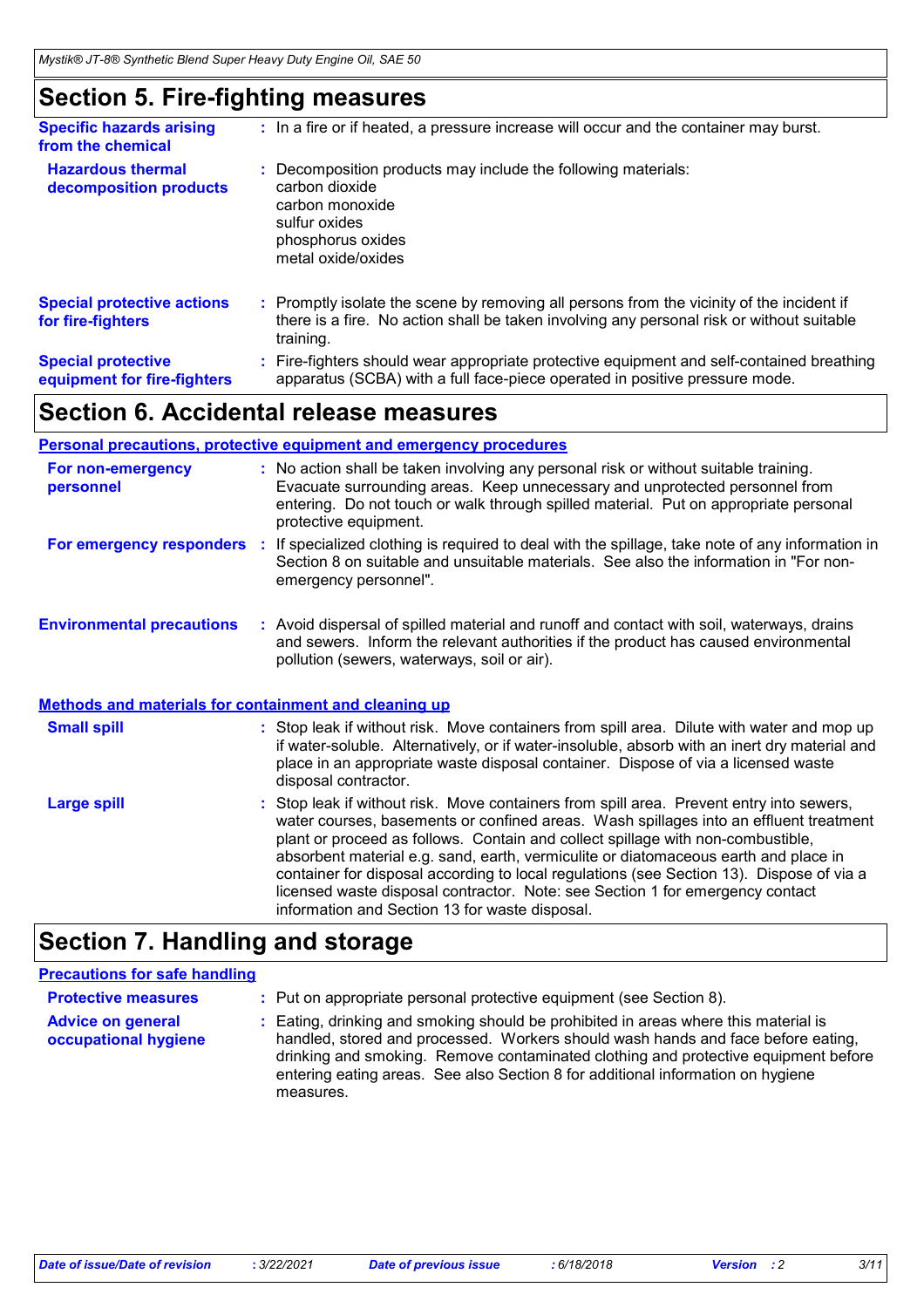### **Section 7. Handling and storage**

| <b>Conditions for safe storage,</b><br>including any<br><b>incompatibilities</b> | Store in accordance with local regulations. Store in original container protected from<br>÷<br>direct sunlight in a dry, cool and well-ventilated area, away from incompatible materials<br>(see Section 10) and food and drink. Keep container tightly closed and sealed until<br>ready for use. Containers that have been opened must be carefully resealed and kept<br>upright to prevent leakage. Do not store in unlabeled containers. Use appropriate<br>containment to avoid environmental contamination. See Section 10 for incompatible<br>materials before handling or use. |
|----------------------------------------------------------------------------------|---------------------------------------------------------------------------------------------------------------------------------------------------------------------------------------------------------------------------------------------------------------------------------------------------------------------------------------------------------------------------------------------------------------------------------------------------------------------------------------------------------------------------------------------------------------------------------------|
|                                                                                  | Bulk Storage Conditions: Maintain all storage tanks in accordance with applicable<br>regulations. Use necessary controls to monitor tank inventories. Inspect all storage<br>tanks on a periodic basis. Test tanks and associated piping for tightness. Maintain the<br>automatic leak detection devices to assure proper working condition.                                                                                                                                                                                                                                          |

### **Section 8. Exposure controls/personal protection**

| <b>Control parameters</b>                                   |                                                                                                                                                                                                                                                                                                                            |
|-------------------------------------------------------------|----------------------------------------------------------------------------------------------------------------------------------------------------------------------------------------------------------------------------------------------------------------------------------------------------------------------------|
| <b>Occupational exposure limits</b>                         |                                                                                                                                                                                                                                                                                                                            |
| Distillates (petroleum), hydrotreated heavy paraffinic      | ACGIH TLV (United States, 3/2019).<br>TWA: 5 mg/m <sup>3</sup> 8 hours. Form: Inhalable<br>fraction<br>OSHA PEL (United States, 5/2018).<br>TWA: 5 mg/m <sup>3</sup> 8 hours.<br>NIOSH REL (United States, 10/2016).<br>TWA: 5 mg/m <sup>3</sup> 10 hours. Form: Mist<br>STEL: 10 mg/m <sup>3</sup> 15 minutes. Form: Mist |
| Residual oils (petroleum), solvent-dewaxed                  | ACGIH TLV (United States, 6/2013).<br>TWA: 5 mg/m <sup>3</sup> 8 hours. Form: Inhalable<br>fraction<br>NIOSH REL (United States, 4/2013).<br>TWA: 5 mg/m <sup>3</sup> 10 hours. Form: Mist<br>STEL: 10 mg/m <sup>3</sup> 15 minutes. Form: Mist<br>OSHA PEL (United States, 2/2013).<br>TWA: 5 mg/m <sup>3</sup> 8 hours.  |
| Distillates (petroleum), solvent-refined heavy paraffinic   | ACGIH TLV (United States, 3/2019).<br>TWA: 5 mg/m <sup>3</sup> 8 hours. Form: Inhalable<br>fraction<br>OSHA PEL (United States, 5/2018).<br>TWA: 5 mg/m <sup>3</sup> 8 hours.<br>NIOSH REL (United States, 10/2016).<br>TWA: 5 mg/m <sup>3</sup> 10 hours. Form: Mist<br>STEL: 10 mg/m <sup>3</sup> 15 minutes. Form: Mist |
| Distillates (petroleum), solvent-dewaxed heavy paraffinic   | ACGIH TLV (United States, 3/2019).<br>TWA: 5 mg/m <sup>3</sup> 8 hours. Form: Inhalable<br>fraction<br>OSHA PEL (United States, 5/2018).<br>TWA: 5 mg/m <sup>3</sup> 8 hours.<br>NIOSH REL (United States, 10/2016).<br>TWA: 5 mg/m <sup>3</sup> 10 hours. Form: Mist<br>STEL: 10 mg/m <sup>3</sup> 15 minutes. Form: Mist |
| <b>Appropriate engineering</b><br>contaminants.<br>controls | : Good general ventilation should be sufficient to control worker exposure to airborne                                                                                                                                                                                                                                     |
| $\sim$ $\sim$ $\sim$ $\sim$ $\sim$                          |                                                                                                                                                                                                                                                                                                                            |

**Environmental exposure controls**

**:** Emissions from ventilation or work process equipment should be checked to ensure they comply with the requirements of environmental protection legislation. In some cases, vapor controls, filters or engineering modifications to the process equipment will be necessary to reduce emissions to acceptable levels.

#### **Individual protection measures**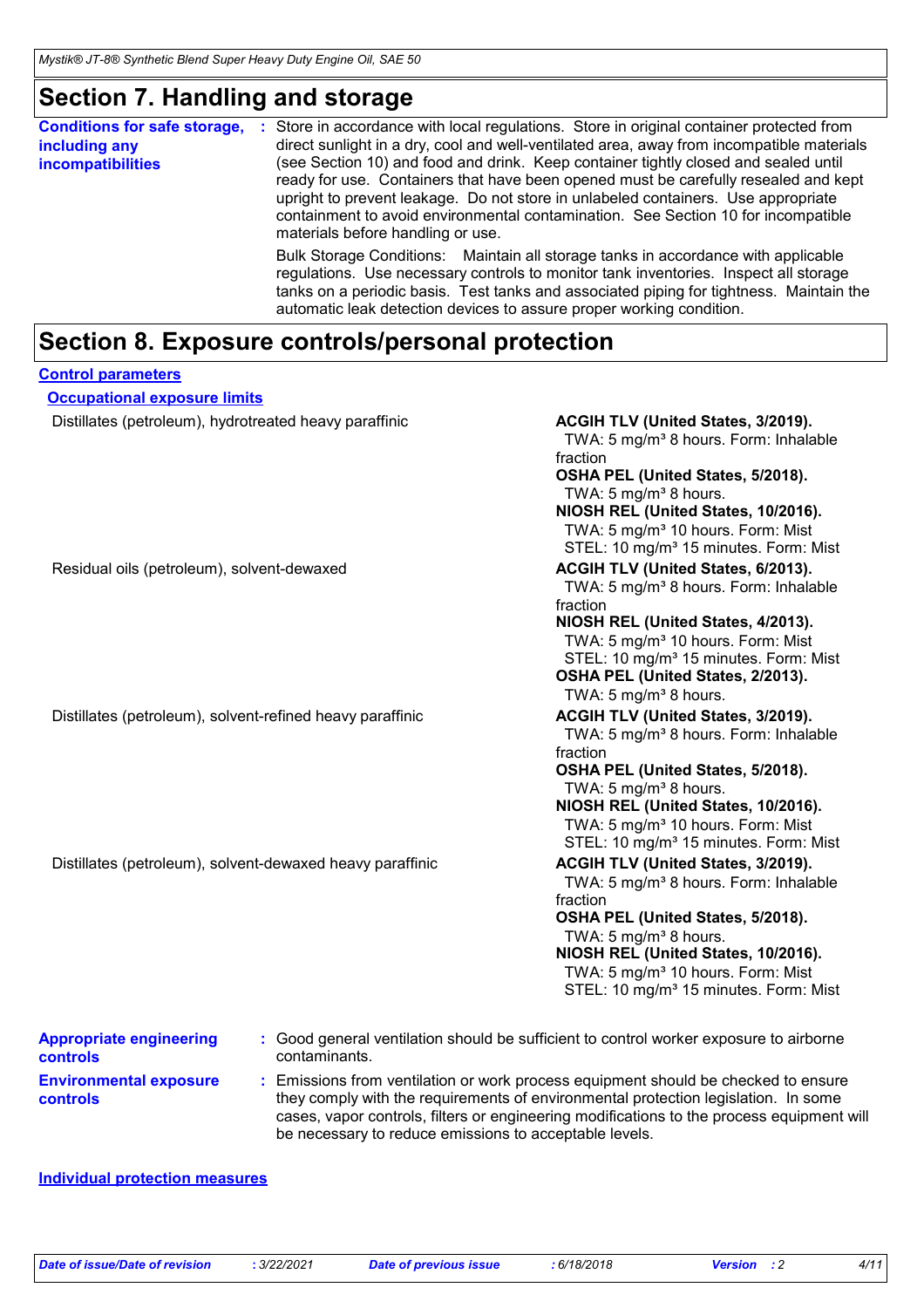## **Section 8. Exposure controls/personal protection**

| <b>Hygiene measures</b>       | : Wash hands, forearms and face thoroughly after handling chemical products, before<br>eating, smoking and using the lavatory and at the end of the working period.<br>Appropriate techniques should be used to remove potentially contaminated clothing.<br>Wash contaminated clothing before reusing. Ensure that eyewash stations and safety<br>showers are close to the workstation location.                                                                                                                                                   |
|-------------------------------|-----------------------------------------------------------------------------------------------------------------------------------------------------------------------------------------------------------------------------------------------------------------------------------------------------------------------------------------------------------------------------------------------------------------------------------------------------------------------------------------------------------------------------------------------------|
| <b>Eye/face protection</b>    | : Safety glasses equipped with side shields are recommended as minimum protection in<br>industrial settings. If contact is possible, the following protection should be worn, unless<br>the assessment indicates a higher degree of protection: chemical splash goggles.<br>Safety eyewear complying with an approved standard should be used when a risk<br>assessment indicates this is necessary to avoid exposure to liquid splashes, mists,<br>gases or dusts. If inhalation hazards exist, a full-face respirator may be required<br>instead. |
| <b>Skin protection</b>        |                                                                                                                                                                                                                                                                                                                                                                                                                                                                                                                                                     |
| <b>Hand protection</b>        | : Chemical-resistant gloves complying with an approved standard should be worn at all<br>times when handling chemical products if a risk assessment indicates this is necessary.                                                                                                                                                                                                                                                                                                                                                                    |
| <b>Body protection</b>        | : Personal protective equipment for the body should be selected based on the task being<br>performed and the risks involved and should be approved by a specialist before<br>handling this product.                                                                                                                                                                                                                                                                                                                                                 |
| <b>Other skin protection</b>  | : Avoid skin contact with liquid. Appropriate footwear and any additional skin protection<br>measures should be selected based on the task being performed and the risks involved<br>and should be approved by a specialist before handling this product. Leather boots are<br>not protective for liquid contact.                                                                                                                                                                                                                                   |
| <b>Respiratory protection</b> | : Avoid inhalation of gases, vapors, mists or dusts. Use a properly fitted, air-purifying or<br>supplied-air respirator complying with an approved standard if a risk assessment<br>indicates this is necessary. Respirator selection must be based on known or anticipated<br>exposure levels, the hazards of the product and the safe working limits of the selected<br>respirator.                                                                                                                                                               |

## **Section 9. Physical and chemical properties**

| $:$ Liquid.                                                                                                           |
|-----------------------------------------------------------------------------------------------------------------------|
| : Dark amber to black.                                                                                                |
| : Mild petroleum odor                                                                                                 |
| : Not available.                                                                                                      |
| $:$ Not available.                                                                                                    |
| Closed cup: $218^{\circ}$ C (424.4 $^{\circ}$ F) [Pensky-Martens (ASTM D-93)]<br>Open cup: 250°C (482°F) [Cleveland.] |
| $:$ <1 (n-butyl acetate. = 1)                                                                                         |
| $:$ Lower: $1\%$<br>Upper: 7%                                                                                         |
| $:$ <0.0013 kPa (<0.01 mm Hg) [room temperature]                                                                      |
| : $>1$ [Air = 1]                                                                                                      |
| : 0.8882                                                                                                              |
| : Estimated 7.4 lbs/gal                                                                                               |
| : Not available.                                                                                                      |
| $:$ Estimated 28 $@$ 60 F                                                                                             |
| : Insoluble in the following materials: cold water.                                                                   |
| : Not available.                                                                                                      |
| Kinematic (40°C (104°F)): 2.06 cm <sup>2</sup> /s (206 cSt)                                                           |
| : Estimated 954 SUS @104 F                                                                                            |
|                                                                                                                       |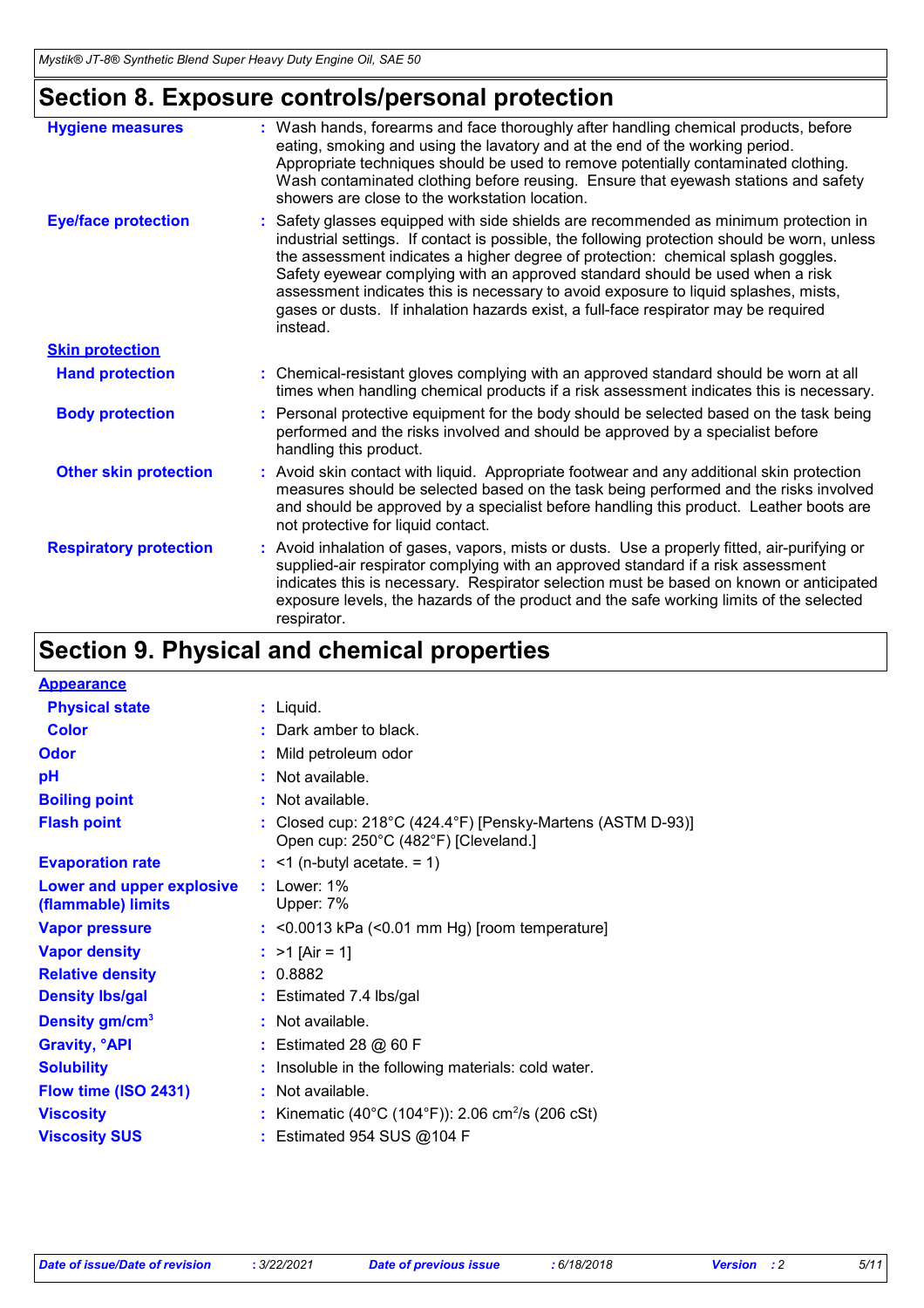### **Section 10. Stability and reactivity**

| <b>Reactivity</b>                                   | : Not expected to be Explosive, Self-Reactive, Self-Heating, or an Organic Peroxide<br>under US GHS Definition(s). |
|-----------------------------------------------------|--------------------------------------------------------------------------------------------------------------------|
| <b>Chemical stability</b>                           | : The product is stable.                                                                                           |
| <b>Possibility of hazardous</b><br><b>reactions</b> | : Under normal conditions of storage and use, hazardous reactions will not occur.                                  |
| <b>Conditions to avoid</b>                          | : No specific data.                                                                                                |
| <b>Incompatible materials</b>                       | : No specific data.                                                                                                |
| <b>Hazardous decomposition</b><br><b>products</b>   | : Under normal conditions of storage and use, hazardous decomposition products should<br>not be produced.          |

### **Section 11. Toxicological information**

#### **Information on toxicological effects**

|  |  | <b>Acute toxicity</b> |
|--|--|-----------------------|
|  |  |                       |

| <b>Product/ingredient name</b>                                  | <b>Result</b> | <b>Species</b> | <b>Dose</b> | <b>Exposure</b> |
|-----------------------------------------------------------------|---------------|----------------|-------------|-----------------|
| Distillates (petroleum),<br>hydrotreated heavy paraffinic       | LD50 Dermal   | Rat            | >5000 mg/kg |                 |
|                                                                 | LD50 Oral     | Rat            | >5000 mg/kg |                 |
| Distillates (petroleum),<br>solvent-refined heavy<br>paraffinic | LD50 Dermal   | Rabbit         | 2000 mg/kg  |                 |
|                                                                 | LD50 Oral     | Rat            | 5000 mg/kg  |                 |
| Distillates (petroleum),<br>solvent-dewaxed heavy<br>paraffinic | LD50 Dermal   | Rabbit         | >5000 mg/kg |                 |
|                                                                 | LD50 Oral     | Rat            | -5000 mg/kg |                 |

**Conclusion/Summary : Distillates (petroleum), hydrotreated heavy paraffinic**: Mineral oil mists derived from highly refined oils are reported to have low acute and sub-acute toxicities in animals. Effects from single and short-term repeated exposures to high concentrations of mineral oil mists well above applicable workplace exposure levels include lung inflammatory reaction, lipoid granuloma formation and lipoid pneumonia. In acute and sub-acute studies involving exposures to lower concentrations of mineral oil mists at or near current work place exposure levels produced no significant toxicological effects. **Distillates (petroleum), solvent-refined heavy paraffinic**: Mineral oil mists derived from highly refined oils are reported to have low acute and sub-acute toxicities in animals. Effects from single and short-term repeated exposures to high concentrations of mineral oil mists well above applicable workplace exposure levels include lung inflammatory reaction, lipoid granuloma formation and lipoid pneumonia. In acute and sub-acute studies involving exposures to lower concentrations of mineral oil mists at or near current work place exposure levels produced no significant toxicological effects. **Distillates (petroleum), solvent-dewaxed heavy paraffinic**: Mineral oil mists derived from highly refined oils are reported to have low acute and sub-acute toxicities in animals. Effects from single and short-term repeated exposures to high concentrations of mineral oil mists well above applicable workplace exposure levels include lung inflammatory reaction, lipoid granuloma formation and lipoid pneumonia. In acute and sub-acute studies involving exposures to lower concentrations of mineral oil mists at or near current work place exposure levels produced no significant toxicological effects.

#### **Irritation/Corrosion**

Not available.

| <b>Skin</b> | : No additional information. |
|-------------|------------------------------|
| <b>Eyes</b> | : No additional information. |

```
:
No additional information.
```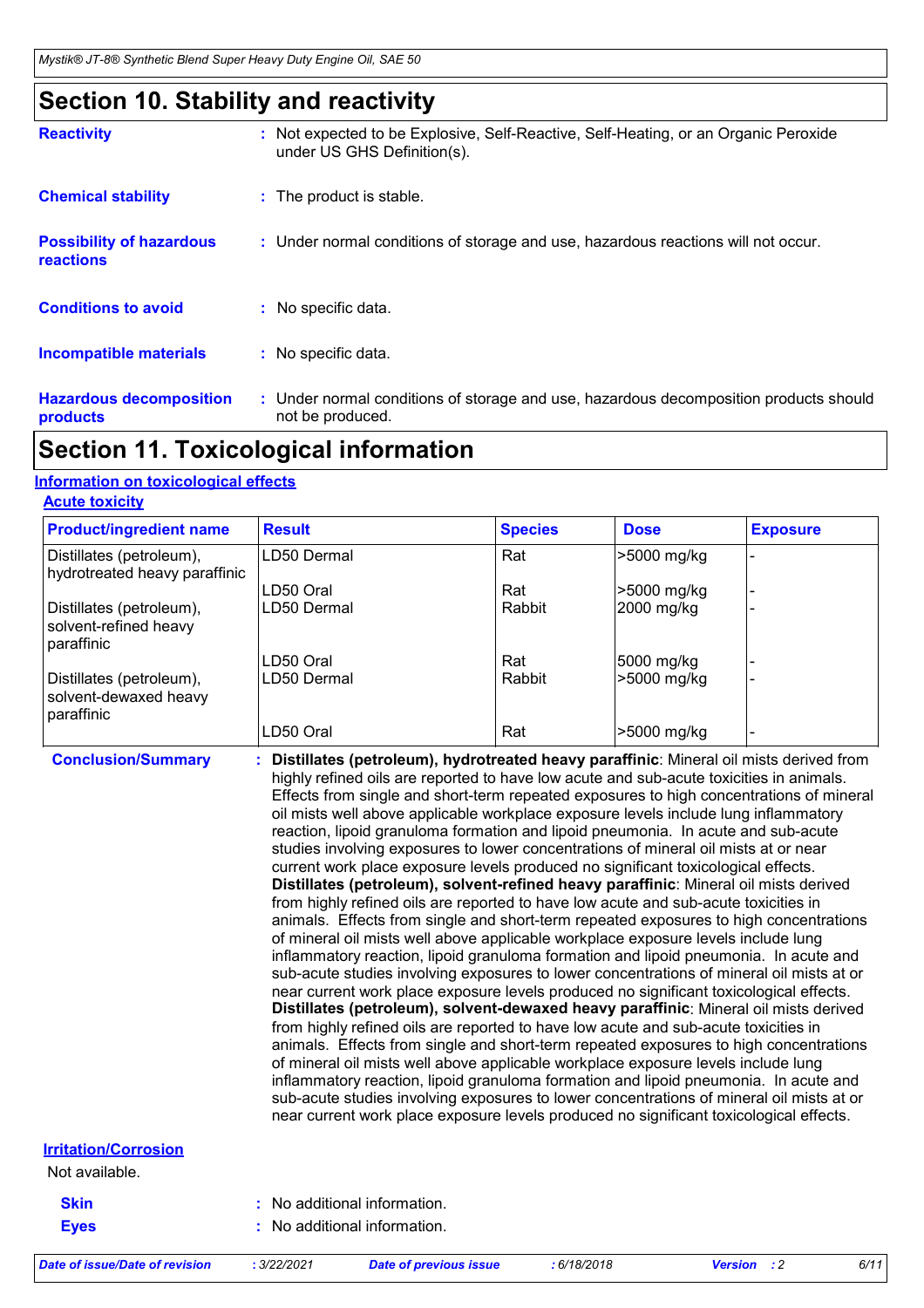### **Section 11. Toxicological information**

| <b>Respiratory</b><br><b>Sensitization</b>                                          |                                                   | : No additional information. |                                                                                                                                                                               |  |  |
|-------------------------------------------------------------------------------------|---------------------------------------------------|------------------------------|-------------------------------------------------------------------------------------------------------------------------------------------------------------------------------|--|--|
| Not available.                                                                      |                                                   |                              |                                                                                                                                                                               |  |  |
| <b>Skin</b>                                                                         | : No additional information.                      |                              |                                                                                                                                                                               |  |  |
| <b>Respiratory</b>                                                                  |                                                   | : No additional information. |                                                                                                                                                                               |  |  |
| <b>Mutagenicity</b>                                                                 |                                                   |                              |                                                                                                                                                                               |  |  |
| Not available.                                                                      |                                                   |                              |                                                                                                                                                                               |  |  |
| <b>Conclusion/Summary</b>                                                           |                                                   | : No additional information. |                                                                                                                                                                               |  |  |
| <b>Carcinogenicity</b><br>Not available.                                            |                                                   |                              |                                                                                                                                                                               |  |  |
| <b>Conclusion/Summary</b>                                                           |                                                   |                              | Distillates (petroleum), solvent-refined heavy paraffinic: In long term studies (up to<br>two years) no carcinogenic effects have been reported in any animal species tested. |  |  |
| <b>Classification</b>                                                               |                                                   |                              |                                                                                                                                                                               |  |  |
| <b>Product/ingredient name</b>                                                      | <b>OSHA</b>                                       | <b>IARC</b>                  | <b>NTP</b>                                                                                                                                                                    |  |  |
| Distillates (petroleum),<br>solvent-refined heavy<br>paraffinic                     |                                                   | 4                            |                                                                                                                                                                               |  |  |
| <b>Reproductive toxicity</b><br>Not available.                                      |                                                   |                              |                                                                                                                                                                               |  |  |
| <b>Conclusion/Summary</b><br><b>Teratogenicity</b><br>Not available.                |                                                   | : No additional information. |                                                                                                                                                                               |  |  |
| <b>Conclusion/Summary</b>                                                           |                                                   | : No additional information. |                                                                                                                                                                               |  |  |
| <b>Specific target organ toxicity (single exposure)</b><br>Not available.           |                                                   |                              |                                                                                                                                                                               |  |  |
| <b>Specific target organ toxicity (repeated exposure)</b>                           |                                                   |                              |                                                                                                                                                                               |  |  |
| Not available.                                                                      |                                                   |                              |                                                                                                                                                                               |  |  |
| <b>Aspiration hazard</b><br>Not available.                                          |                                                   |                              |                                                                                                                                                                               |  |  |
| <b>Information on the likely</b><br>routes of exposure                              |                                                   |                              | : Routes of entry anticipated: Dermal.                                                                                                                                        |  |  |
| <b>Potential acute health effects</b>                                               |                                                   |                              |                                                                                                                                                                               |  |  |
| <b>Eye contact</b>                                                                  | t.                                                |                              | No known significant effects or critical hazards.                                                                                                                             |  |  |
| <b>Inhalation</b>                                                                   | No known significant effects or critical hazards. |                              |                                                                                                                                                                               |  |  |
| <b>Skin contact</b>                                                                 | No known significant effects or critical hazards. |                              |                                                                                                                                                                               |  |  |
| <b>Ingestion</b>                                                                    |                                                   |                              | No known significant effects or critical hazards.                                                                                                                             |  |  |
| <b>Symptoms related to the physical, chemical and toxicological characteristics</b> |                                                   |                              |                                                                                                                                                                               |  |  |
| <b>Eye contact</b>                                                                  | : No specific data.                               |                              |                                                                                                                                                                               |  |  |
| <b>Inhalation</b>                                                                   |                                                   | No specific data.            |                                                                                                                                                                               |  |  |
| <b>Skin contact</b>                                                                 | No specific data.                                 |                              |                                                                                                                                                                               |  |  |
| <b>Ingestion</b>                                                                    | : No specific data.                               |                              |                                                                                                                                                                               |  |  |
|                                                                                     |                                                   |                              |                                                                                                                                                                               |  |  |

**Delayed and immediate effects and also chronic effects from short and long term exposure Short term exposure**

| Date of issue/Date of revision | 3/22/2021 | Date of previous issue | 6/18/2018 | <b>Version</b> : 2 |  |
|--------------------------------|-----------|------------------------|-----------|--------------------|--|
|--------------------------------|-----------|------------------------|-----------|--------------------|--|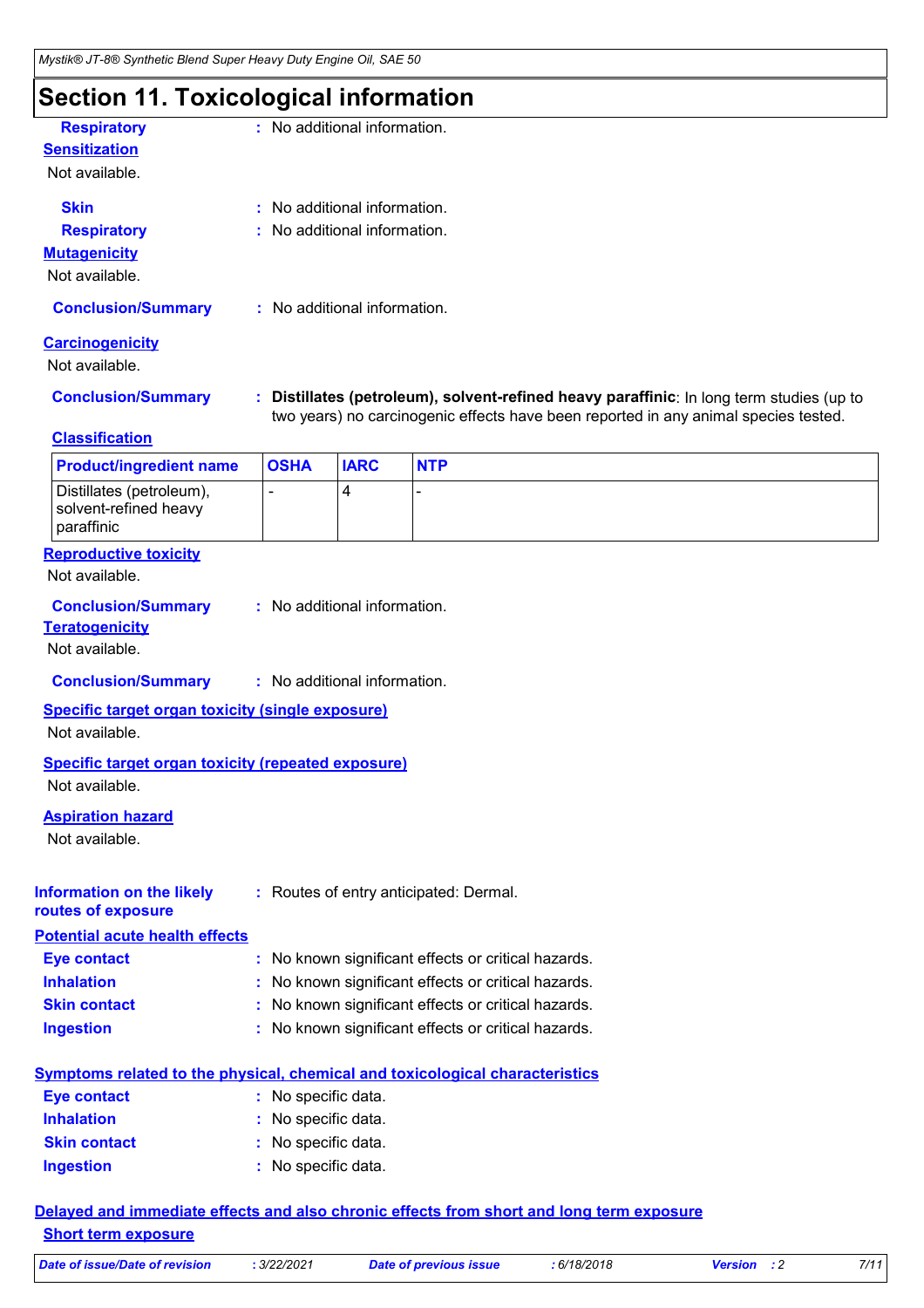### **Section 11. Toxicological information**

| <b>Potential immediate</b><br><b>effects</b>      | : Not available.                                    |  |
|---------------------------------------------------|-----------------------------------------------------|--|
| <b>Potential delayed effects</b>                  | $:$ Not available.                                  |  |
| <b>Long term exposure</b>                         |                                                     |  |
| <b>Potential immediate</b><br><b>effects</b>      | : Not available.                                    |  |
| <b>Potential delayed effects : Not available.</b> |                                                     |  |
| <b>Potential chronic health effects</b>           |                                                     |  |
| Not available.                                    |                                                     |  |
| <b>General</b>                                    | : No known significant effects or critical hazards. |  |
| <b>Carcinogenicity</b>                            | : No known significant effects or critical hazards. |  |
| <b>Mutagenicity</b>                               | : No known significant effects or critical hazards. |  |
| <b>Teratogenicity</b>                             | : No known significant effects or critical hazards. |  |
| <b>Developmental effects</b>                      | : No known significant effects or critical hazards. |  |
| <b>Fertility effects</b>                          | No known significant effects or critical hazards.   |  |
|                                                   |                                                     |  |

### **Section 12. Ecological information**

#### **Toxicity**

Not available.

**Conclusion/Summary :** Not available.

#### **Persistence and degradability**

**Conclusion/Summary :** Not available.

#### **Bioaccumulative potential**

| <b>Product/ingredient name</b>                                  | ∣ LoqP <sub>ow</sub> | <b>BCF</b> | <b>Potential</b> |
|-----------------------------------------------------------------|----------------------|------------|------------------|
| Distillates (petroleum),<br>solvent-refined heavy<br>paraffinic | 3.9 to 6             |            | high             |

#### **Mobility in soil**

| <b>Soil/water partition</b>    | : Not available. |
|--------------------------------|------------------|
| coefficient (K <sub>oc</sub> ) |                  |

**Other adverse effects :** No known significant effects or critical hazards.

### **Section 13. Disposal considerations**

The generation of waste should be avoided or minimized wherever possible. Disposal of this product, solutions and any by-products should at all times comply with the requirements of environmental protection and waste disposal legislation and any regional local authority requirements. Dispose of surplus and non-recyclable products via a licensed waste disposal contractor. Waste should not be disposed of untreated to the sewer unless fully compliant with the requirements of all authorities with jurisdiction. Waste packaging should be recycled. Incineration or landfill should only be considered when recycling is not feasible. This material and its container must be disposed of in a safe way. Empty containers or liners may retain some product residues. Avoid dispersal of spilled material and runoff and contact with soil, waterways, drains and sewers. **Disposal methods :**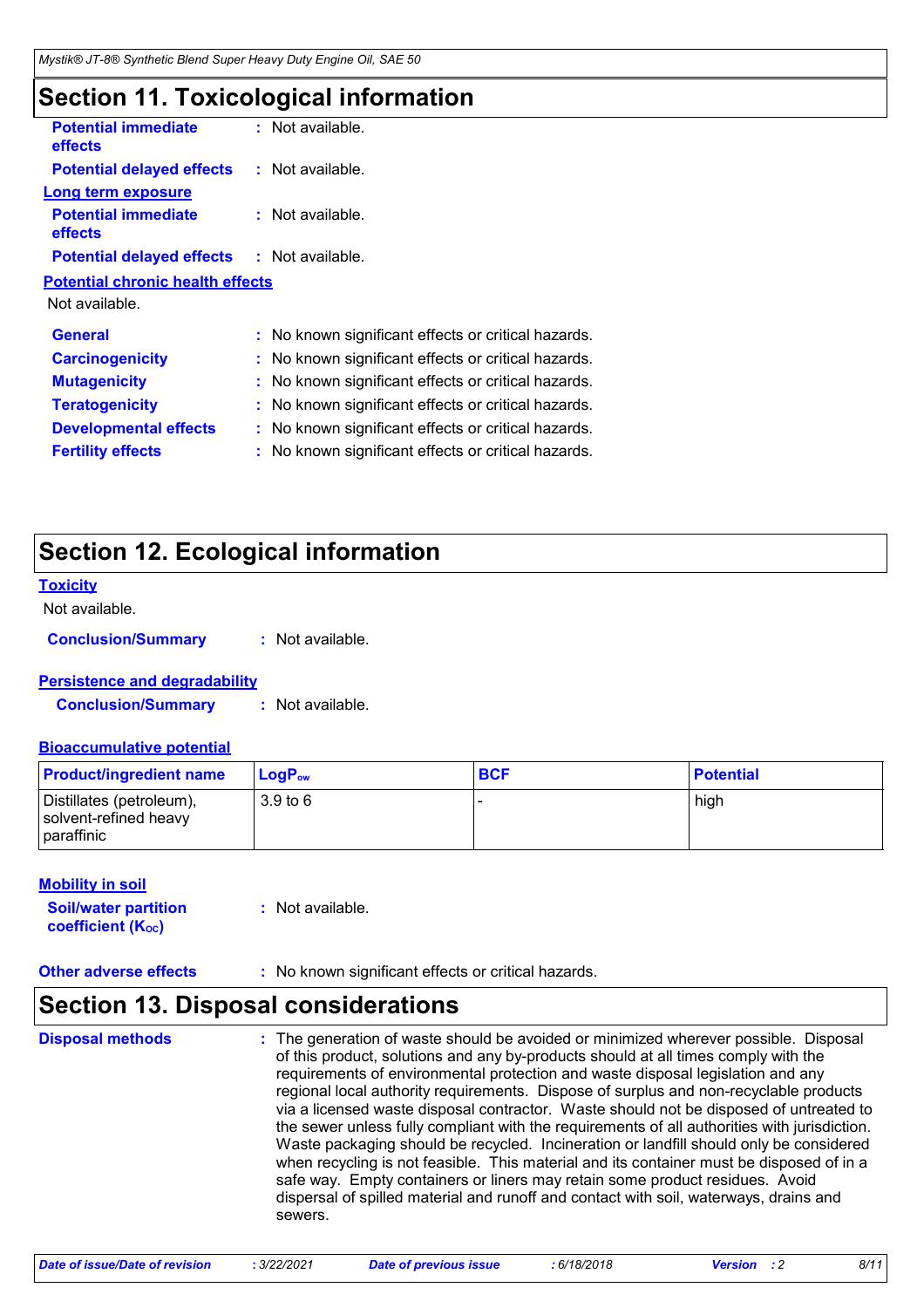### **Section 14. Transport information**

|                                      | <b>DOT Classification</b> | <b>IMDG</b>    | <b>IATA</b>    |
|--------------------------------------|---------------------------|----------------|----------------|
| <b>UN</b> number                     | Not regulated.            | Not regulated. | Not regulated. |
| <b>UN proper</b><br>shipping name    |                           |                |                |
| <b>Transport</b><br>hazard class(es) |                           |                | -              |
| <b>Packing group</b>                 | $\overline{\phantom{a}}$  |                | -              |
| <b>Environmental</b><br>hazards      | ∣No.                      | No.            | No.            |

**Special precautions for user** : Transport within user's premises: always transport in closed containers that are upright and secure. Ensure that persons transporting the product know what to do in the event of an accident or spillage.

**Transport in bulk according to Annex II of MARPOL and the IBC Code :** Not available.

### **Section 15. Regulatory information**

**U.S. Federal regulations : United States inventory (TSCA 8b)**: All components are listed or exempted. **Clean Water Act (CWA) 307**: Phosphorodithioic acid, mixed O,O-bis(sec-Bu and isooctyl) esters, zinc salts **Clean Water Act (CWA) 311**: fumaric acid; ethylenediamine; vinyl acetate This material is classified as an oil under Section 311 of the Clean Water Act (CWA) and the Oil Pollution Act of 1990 (OPA). Discharges or spills which produce a visible sheen on waters of the United States, their adjoining shorelines, or into conduits leading to surface waters must be reported to the EPA's National Response Center at (800) 424-8802.

#### **SARA 302/304**

#### **Composition/information on ingredients**

|                                  |                   |              | <b>SARA 302 TPQ</b> |               | <b>SARA 304 RQ</b> |                |
|----------------------------------|-------------------|--------------|---------------------|---------------|--------------------|----------------|
| <b>Name</b>                      | $\frac{9}{6}$     | <b>EHS</b>   | (lbs)               | (gallons)     | (lbs)              | (gallons)      |
| ethylenediamine<br>vinyl acetate | < 0.01<br>< 0.001 | Yes.<br>Yes. | 10000<br>1000       | 1337.1<br>129 | 5000<br>5000       | 668.5<br>644.8 |

**SARA 304 RQ :** 70501974.1 lbs / 32007896.2 kg [9519918.5 gal / 36036811.8 L]

#### **SARA 311/312**

#### **Classification :** Not applicable.

#### **Composition/information on ingredients**

No products were found.

#### **State regulations**

| <b>Massachusetts</b> |  | None of the components are listed. |
|----------------------|--|------------------------------------|
|----------------------|--|------------------------------------|

| <b>New York</b>   | : None of the components are listed. |
|-------------------|--------------------------------------|
| <b>New Jersey</b> | : None of the components are listed. |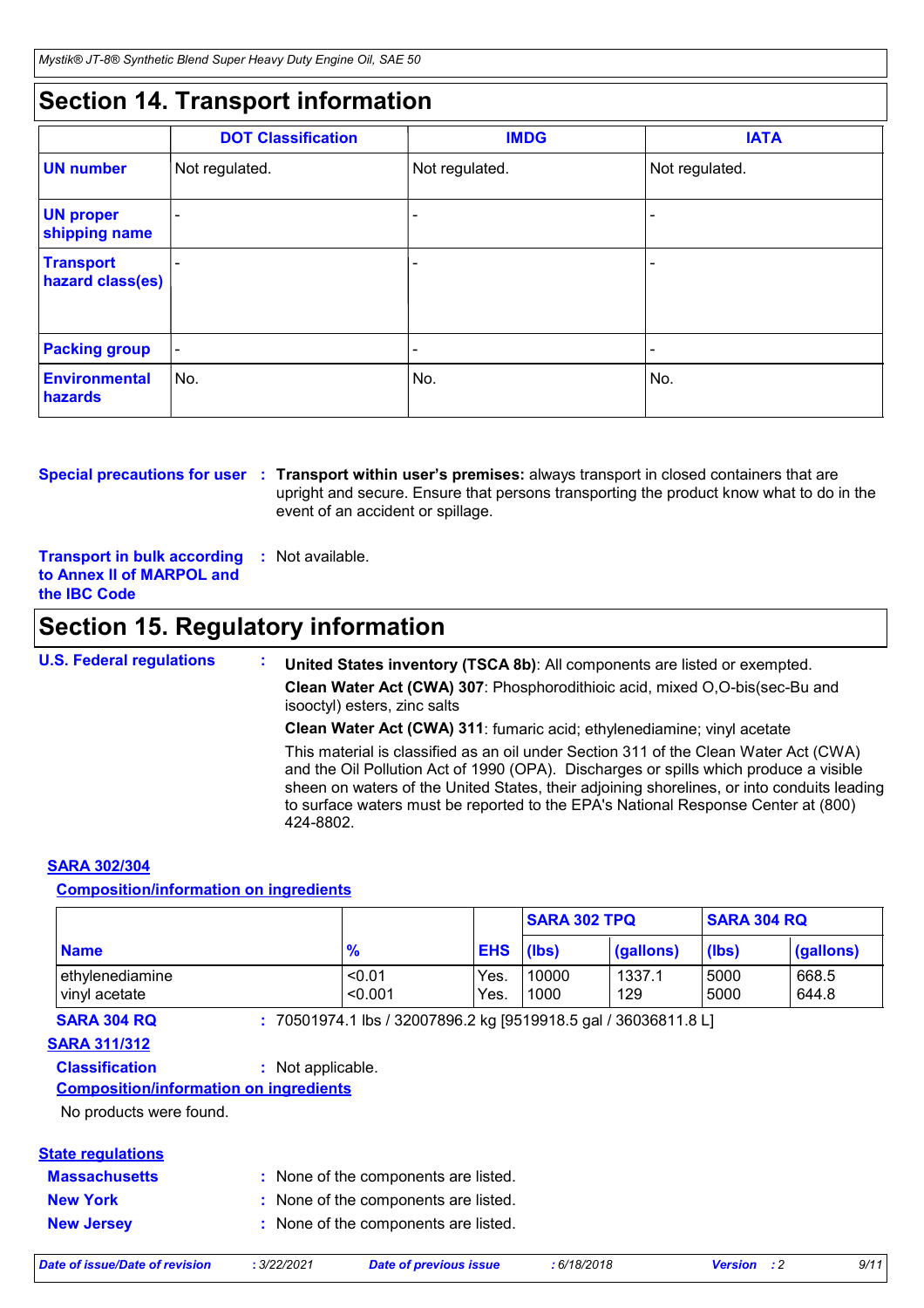### **Section 15. Regulatory information**

| <b>Pennsylvania</b>              | : None of the components are listed.                                                                      |
|----------------------------------|-----------------------------------------------------------------------------------------------------------|
| <b>International requlations</b> |                                                                                                           |
| <b>Inventory list</b>            |                                                                                                           |
| <b>United States</b>             | : All components are listed or exempted.                                                                  |
| <b>Australia</b>                 | : All components are listed or exempted.                                                                  |
| <b>Canada</b>                    | : All components are listed or exempted.                                                                  |
| <b>China</b>                     | : All components are listed or exempted.                                                                  |
| <b>Europe</b>                    | : All components are listed or exempted.                                                                  |
| <b>Japan</b>                     | Japan inventory (ENCS): All components are listed or exempted.<br>Japan inventory (ISHL): Not determined. |
| <b>Malaysia</b>                  | : Not determined.                                                                                         |
| <b>New Zealand</b>               | : All components are listed or exempted.                                                                  |
| <b>Philippines</b>               | : All components are listed or exempted.                                                                  |
| <b>Republic of Korea</b>         | : All components are listed or exempted.                                                                  |
| <b>Taiwan</b>                    | : Not determined.                                                                                         |
| <b>Thailand</b>                  | : Not determined.                                                                                         |
| <b>Turkey</b>                    | : Not determined.                                                                                         |
| <b>Viet Nam</b>                  | Not determined.                                                                                           |
|                                  |                                                                                                           |

### **Section 16. Other information**

**National Fire Protection Association (U.S.A.)**

0 **Instability/Reactivity** 1 **Flammability**  $1 \times 0$ **Health Special**

**Reprinted with permission from NFPA 704-2001, Identification of the Hazards of Materials for Emergency Response Copyright ©1997, National Fire Protection Association, Quincy, MA 02269. This reprinted material is not the complete and official position of the National Fire Protection Association, on the referenced subject which is represented only by the standard in its entirety.**

**Copyright ©2001, National Fire Protection Association, Quincy, MA 02269. This warning system is intended to be interpreted and applied only by properly trained individuals to identify fire, health and reactivity hazards of chemicals. The user is referred to certain limited number of chemicals with recommended classifications in NFPA 49 and NFPA 325, which would be used as a guideline only. Whether the chemicals are classified by NFPA or not, anyone using the 704 systems to classify chemicals does so at their own risk.**

### **Procedure used to derive the classification**

|                                                                                                                                                                                                                                                                                                                                                                                                                                                                                                   |                | <b>Justification</b>   |            |                               |  |  |  |
|---------------------------------------------------------------------------------------------------------------------------------------------------------------------------------------------------------------------------------------------------------------------------------------------------------------------------------------------------------------------------------------------------------------------------------------------------------------------------------------------------|----------------|------------------------|------------|-------------------------------|--|--|--|
| Not classified.                                                                                                                                                                                                                                                                                                                                                                                                                                                                                   |                |                        |            |                               |  |  |  |
| <b>History</b>                                                                                                                                                                                                                                                                                                                                                                                                                                                                                    |                |                        |            |                               |  |  |  |
| Date of printing                                                                                                                                                                                                                                                                                                                                                                                                                                                                                  | : 3/22/2021    |                        |            |                               |  |  |  |
| Date of issue/Date of<br>revision                                                                                                                                                                                                                                                                                                                                                                                                                                                                 | : 3/22/2021    |                        |            |                               |  |  |  |
| Date of previous issue                                                                                                                                                                                                                                                                                                                                                                                                                                                                            | : 6/18/2018    |                        |            |                               |  |  |  |
| <b>Version</b>                                                                                                                                                                                                                                                                                                                                                                                                                                                                                    | $\therefore$ 2 |                        |            |                               |  |  |  |
| <b>Key to abbreviations</b><br>$\therefore$ ATE = Acute Toxicity Estimate<br>BCF = Bioconcentration Factor<br>GHS = Globally Harmonized System of Classification and Labelling of Chemicals<br>IATA = International Air Transport Association<br>IBC = Intermediate Bulk Container<br><b>IMDG = International Maritime Dangerous Goods</b><br>LogPow = logarithm of the octanol/water partition coefficient<br>MARPOL = International Convention for the Prevention of Pollution From Ships, 1973 |                |                        |            |                               |  |  |  |
| Date of issue/Date of revision                                                                                                                                                                                                                                                                                                                                                                                                                                                                    | : 3/22/2021    | Date of previous issue | :6/18/2018 | 10/11<br><b>Version</b><br>:2 |  |  |  |